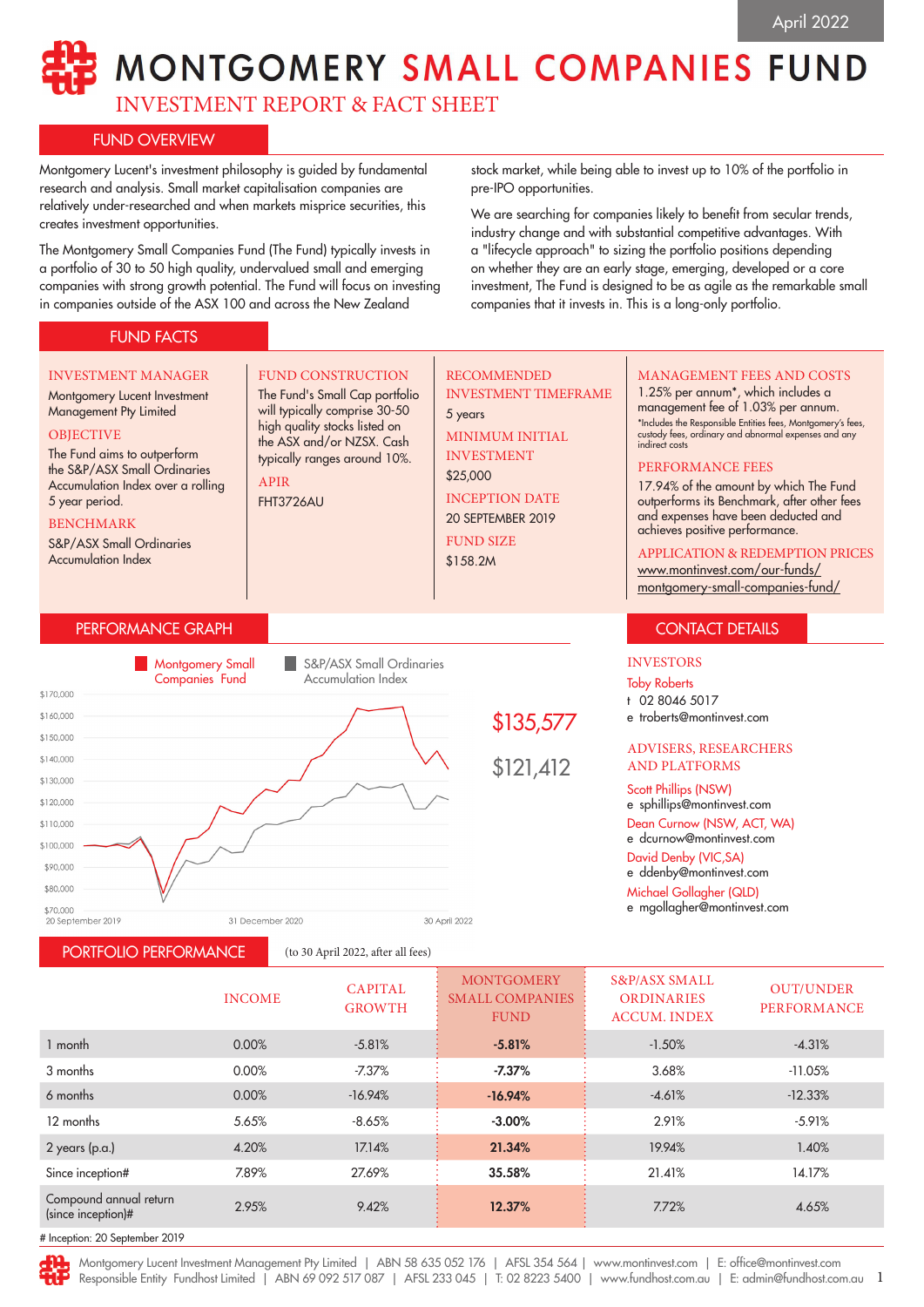#### FUND COMMENTARY

The Montgomery Small Companies Fund (the Fund) declined 5.81 per cent, net of fees, in April versus the benchmark, the S&P/ASX Small Ordinaries Accumulation Index, which declined by 1.50 per cent. Since inception (20 September 2019), the Fund has increased by 35.58 per cent, outperforming the benchmark by 14.17 per cent, after fees.

The largest positive contributors for April included Boss Energy (ASX:BOE), Pendal (ASX:PDL) and Stanmore Resources (ASX:SMR). The improving uranium market backdrop propelled BOE shares to new highs, driven by significant recent commodity price rises and a stronger supply-demand outlook. Nuclear power is benefiting from two key themes, decarbonisation and global energy security, both of which continue to gain momentum, particularly energy security since the start of the Ukraine war. Having raised \$125 million of new equity in March 2022 to fund the development and restart its Honeymoon project located in South Australia, BOE is set to become Australia's next low-cost uranium producer with first production anticipated within 18 months of the final investment decision.

Pendal shares rallied after the company announced it had received a \$6.23 per share indicative bid from rival fund manager, Perpetual (ASX:PPT). The PDL Board was quick to reject the takeover offer and declare a \$100 million share buyback, determining that the indicative bid significantly undervalues the company (implies c.12x FY23 consensus PE). The offer appears to be opportunistically timed (represents less than a 1 per cent premium to the six-month VWAP)

with PDL shares having come under substantial pressure after a couple of soft flow updates and generally weak equity market conditions impacting listed fund managers globally. The ball is now firmly in PDL's court to turnaround flow performance and deliver shareholder value.

Stanmore Resources shares performed strongly on the back of robust coking coal prices which have been buoyed by Western sanctions against Russia following the Ukraine invasion. SMR recently completed the transformative acquisition of BHP's (ASX:BHP) 80 per cent interest in BHP Mitsui Coal (BMC) which owns the South Walker Creek and Poitrel metallurgical (steel-making) coal mines located in Queensland's Bowen Basin. The acquisition positions SMR as one of Australia's largest coking coal producers and valuation remains compelling with significant earnings upside from a stronger-for-longer pricing environment.

The largest detractors from performance included Aeris Resources (ASX:AIS), EML Payments (ASX:EML) and Megaport (ASX:MP1). Aeris Resources shares declined on no news although the company has since announced a transformational acquisition, agreeing to buy Round Oak Minerals for \$234 million from Washington H. Soul Pattinson (ASX:SOL). The deal, which has been funded via a \$117 million equity raise and the issuance of a 30.3 per cent stake in AIS to SOL, transforms AIS into a mid-tier copper, gold and base metals producer with diversified operations and significant new project development potential.

Continued on the next page…

| <b>TOP COMPLETED HOLDINGS* (TCH)</b>                                                                                                                                                                     | (as at 30 April 2022 showing top 5 of 50 holdings, in alphabetical order) |                                                     |
|----------------------------------------------------------------------------------------------------------------------------------------------------------------------------------------------------------|---------------------------------------------------------------------------|-----------------------------------------------------|
| <b>COMPANY NAME</b>                                                                                                                                                                                      | <b>TICKER</b>                                                             | <b>COMPANY WEBSITE</b>                              |
| Ingenia Communities Group                                                                                                                                                                                | ASX:INA                                                                   | https://www.ingeniacommunities.com.au/              |
| Macquarie Telecom Group                                                                                                                                                                                  | ASX:MAQ                                                                   | https://macquarietelecom.com/                       |
| Megaport                                                                                                                                                                                                 | ASX:MP1                                                                   | https://www.megaport.com/                           |
| Seven Group Holdings                                                                                                                                                                                     | ASX:SVW                                                                   | https://www.sevengroup.com.au/                      |
| Symbio Holdings                                                                                                                                                                                          | ASX:SYM                                                                   | https://www.symbio.global/                          |
| *Top Completed Holdings are businesses we own but are not actively buying or selling at the time of writing.                                                                                             |                                                                           |                                                     |
| Total equity weighting                                                                                                                                                                                   | 93.43%                                                                    |                                                     |
| Total cash weighting                                                                                                                                                                                     | 6.57%                                                                     |                                                     |
| GICS SECTOR WEIGHTS RELATIVE TO THE BENCHMARK<br><b>MARKET CAPITALISATION EXPOSURE</b>                                                                                                                   |                                                                           |                                                     |
| <b>Consumer Discretionary</b>                                                                                                                                                                            |                                                                           | 50%<br>70%<br>0%<br>10%<br>20%<br>30%<br>40%<br>60% |
| Information Technology                                                                                                                                                                                   |                                                                           | Cash                                                |
| <b>Communication Services</b><br>Energy                                                                                                                                                                  |                                                                           |                                                     |
| Utilities                                                                                                                                                                                                | $$1000m+$                                                                 |                                                     |
| Industrials                                                                                                                                                                                              | \$500-\$1000m                                                             |                                                     |
| <b>Consumer Staples</b>                                                                                                                                                                                  | \$250-\$500m                                                              |                                                     |
| <b>Health Care</b>                                                                                                                                                                                       |                                                                           |                                                     |
| Materials<br><b>Real Estate</b>                                                                                                                                                                          | Sub \$250m                                                                |                                                     |
| Financials                                                                                                                                                                                               |                                                                           |                                                     |
| $-10%$<br>$-5%$<br>0%<br>5%<br>10%                                                                                                                                                                       |                                                                           |                                                     |
| Montgomery Small Companies Fund                                                                                                                                                                          |                                                                           |                                                     |
| PLATFORMS WE ARE ON:<br>Netwealth (IDPS and Super/Pension) = Wealth02/uXchange = BT Wrap = BT Panorama = HUB24 (IDPS and Super) = Ausmaq =<br>Macquarie Wrap en Asgard en Praemium IDPS en Mason Stevens |                                                                           |                                                     |

# Portfolio Performance is calculated after fees and costs, including the investment management fee and performance fee, but excludes the buy/sell spread. All returns are on a pre-tax basis. This report was prepared by Montgomery Lucent Investment Management Pty Limited, (ABN 58 635 052 176, Authorised Representative No. 001277163) (Montgomery) the investment manager of the Montgomery Small Companies Fund. The responsible entity of the Fund is Fundhost Limited (ABN 69 092 517 087) (AFSL No: 233 045) (Fundhost). This document has been prepared for the purpose of providing general information, without taking account your particular objectives, financial circumstances or needs. You should obtain and consider a copy of the Product Disclosure Statement (PDS) Target Market Determination (TMD) relating to the Fund before making a decision to invest. Available here: https://fundhost.com.au/fund/montgomery-small-companies-fund/ While the information in this document has been prepared with all reasonable care, neither Fundhost nor Montgomery makes any representation or warranty as to the accuracy or completeness of any statement in this document including any forecasts. Neither Fundhost nor Montgomery guarantees the performance of the Fund or the repayment of any investor's capital. To the extent permitted by law, neither Fundhost nor Montgomery, including their employees, consultants, advisers, officers or authorised representatives, are liable for any loss or damage arising as a result of reliance placed on the contents of this document. Past performance is not indicative of future performance.